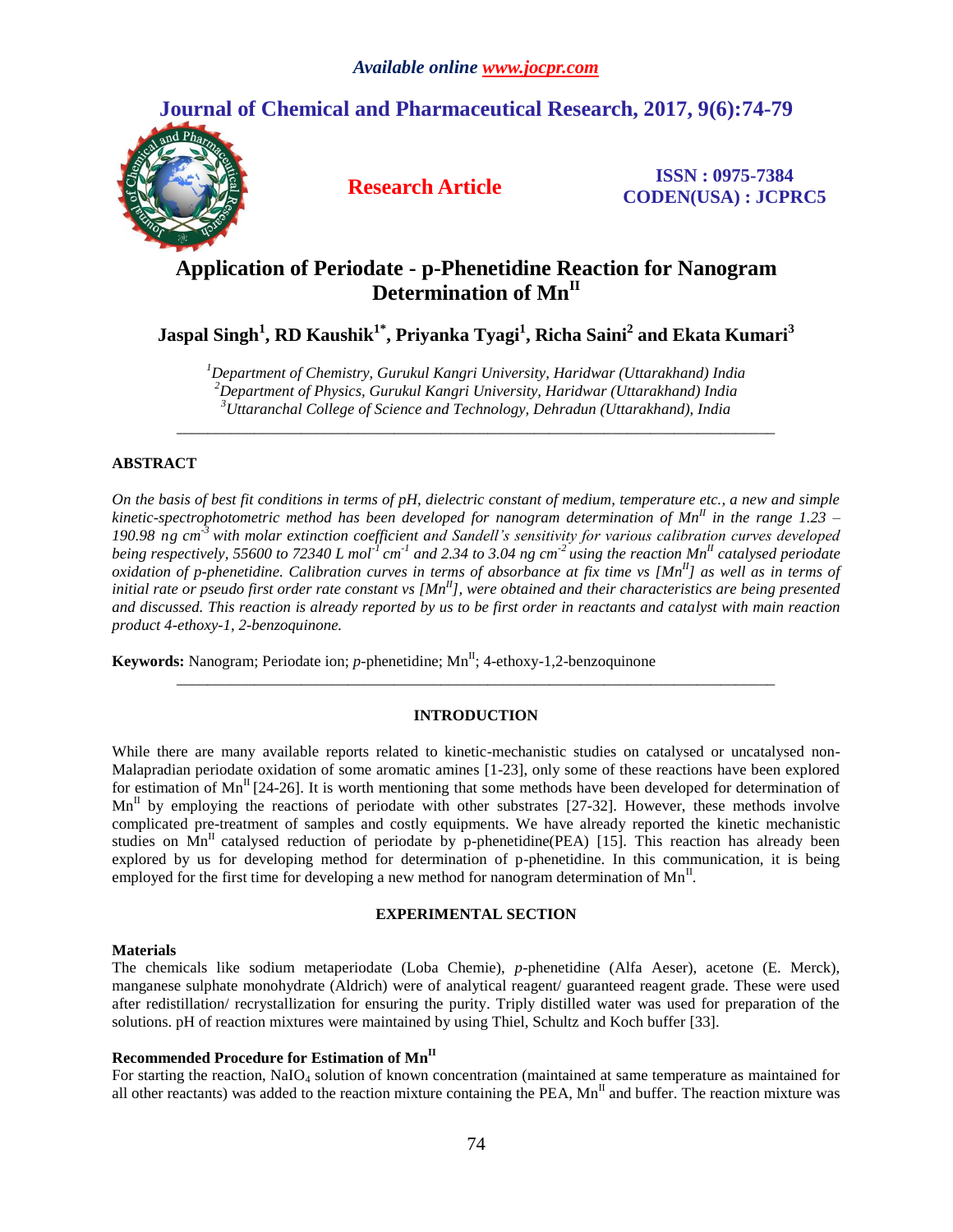immediately transferred to the cuvette of double beam spectrophotometer (Shimadzu- UV-2550) in which the same temperature was maintained with the help of Shimadzu TCC-240 - an in-built temperature control unit with an accuracy of  $\pm$  0.1<sup>o</sup>C. The wavelength was fixed at 465 nm – which is the  $\lambda_{\text{max}}$  of the reaction mixture.  $\lambda_{\text{max}}$  was found to remain unchanged during study under experimental conditions (Figure 1). Reaction mixture shows the development of light pink colour changing into orange which finally converts into violet. Precipitation takes place in about 24 hours. The reaction was studied in a spectrophotometric cell. For starting the reaction, NaIO<sub>4</sub> solution of known concentration (maintained at same temperature as maintained for all other reactants) was added to the reaction mixture containing the PEA,  $Mn^{\text{II}}$  and buffer. The reaction mixture was immediately transferred to the cuvette of double beam spectrophotometer (Shimadzu- UV-2550) in which the same temperature was maintained with the help of Shimadzu TCC-240 - an in-built temperature control unit with an accuracy of  $\pm$  0.1<sup>o</sup>C. The wavelength was fixed at 465 nm – which is the  $\lambda_{\text{max}}$  of the reaction mixture.  $\lambda_{\text{max}}$  was found to remain unchanged during study under experimental conditions (Figure 1).

\_\_\_\_\_\_\_\_\_\_\_\_\_\_\_\_\_\_\_\_\_\_\_\_\_\_\_\_\_\_\_\_\_\_\_\_\_\_\_\_\_\_\_\_\_\_\_\_\_\_\_\_\_\_\_\_\_\_\_\_\_\_\_\_\_\_\_\_\_\_\_\_\_\_\_\_\_\_\_\_\_\_\_\_\_\_\_\_\_\_\_\_\_



**Figure 1: Determination of absorbance maxima for MnII catalysed and uncatalysed periodate oxidation of** *p***-phenetidine**

 $[PEA] = 8.0 \times 10^{-5}$  mol dm<sup>-3</sup>,  $[NaIO_4] = 3.0 \times 10^{-4}$  mol dm<sup>-3</sup>, ,  $\lambda_{max} = 465$  nm, [Mn (II)] =1.456  $\times$  10<sup>-6</sup> mol dm<sup>-3</sup>, Acetone = 5.0%, Temperature = 35  $\pm$  0.1°C, pH = 6.5

The finally worked out conditions for the purpose of kinetic-spectrophotometric determination of PEA in acetonewater medium as it reduces the periodate ion are,  $[PEA] = 3.0 \times 10^{-5}$  mol dm<sup>-3</sup>,  $[NaIO_4] = 5.0 \times 10^{-4}$  mol dm<sup>-3</sup>, Acetone = 10% (v/v), pH = 6.5,  $\lambda_{max}$  = 465 nm, Temperature = 35 ± 0.1<sup>o</sup>C. The methods developed were suitable for estimation of  $Mn^{\text{II}}$  in the range 1.23 ng cm<sup>-3</sup> to 190.98 ng cm<sup>-3</sup>.

Stock solutions of PEA and  $Mn^{\text{II}}$  were prepared respectively, in acetone and water. Calculated volumes of these solutions and extra acetone were added for maintaining desired acetone concentration. Finally the reaction mixture was made upto required volume(less the volume of periodate to be added) by using the buffer described in reagents. This mixture and stock solution of NaIO<sub>4</sub> were then clamped in a thermostat at  $35.0 \pm 0.1^{\circ}$ C. After 25 minutes, a precalculated amount of the periodate solution was added to the mixture and stirred to initiate the reaction. Similarly, different sets were prepared in by varying the  $[Mn<sup>H</sup>]$ .

The reaction mixture was transferred to the cuvette of spectrophotometer immediately. The same temperature was maintained in spectrophotometer cell too. The absorbance was recorded after repeated intervals of 30 seconds. Plane mirror method was applied on the absorbance vs. time plots for different sets for evaluation of the initial rates,  $[(dA/dt)_{30}]$  after 30 seconds from the start of the reaction. Guggenheim's method was employed for evaluation of the pseudo first order rate constants (*kobs*). Method of least squares was used for obtaining the linear calibration curves. Graphical plot between absorbance and time are given in Figure 2.

The calibration curves in terms of plots of type 'A', type 'B', type 'C', type 'D', type 'E' and type 'F' were obtained. These plots respectively were, in terms of  $A_{30}$  or  $A_{60}$  or  $A_{90}$  or  $A_{120}$  or  $k_{obs}$  or initial rate vs  $[Mn^II]$  plots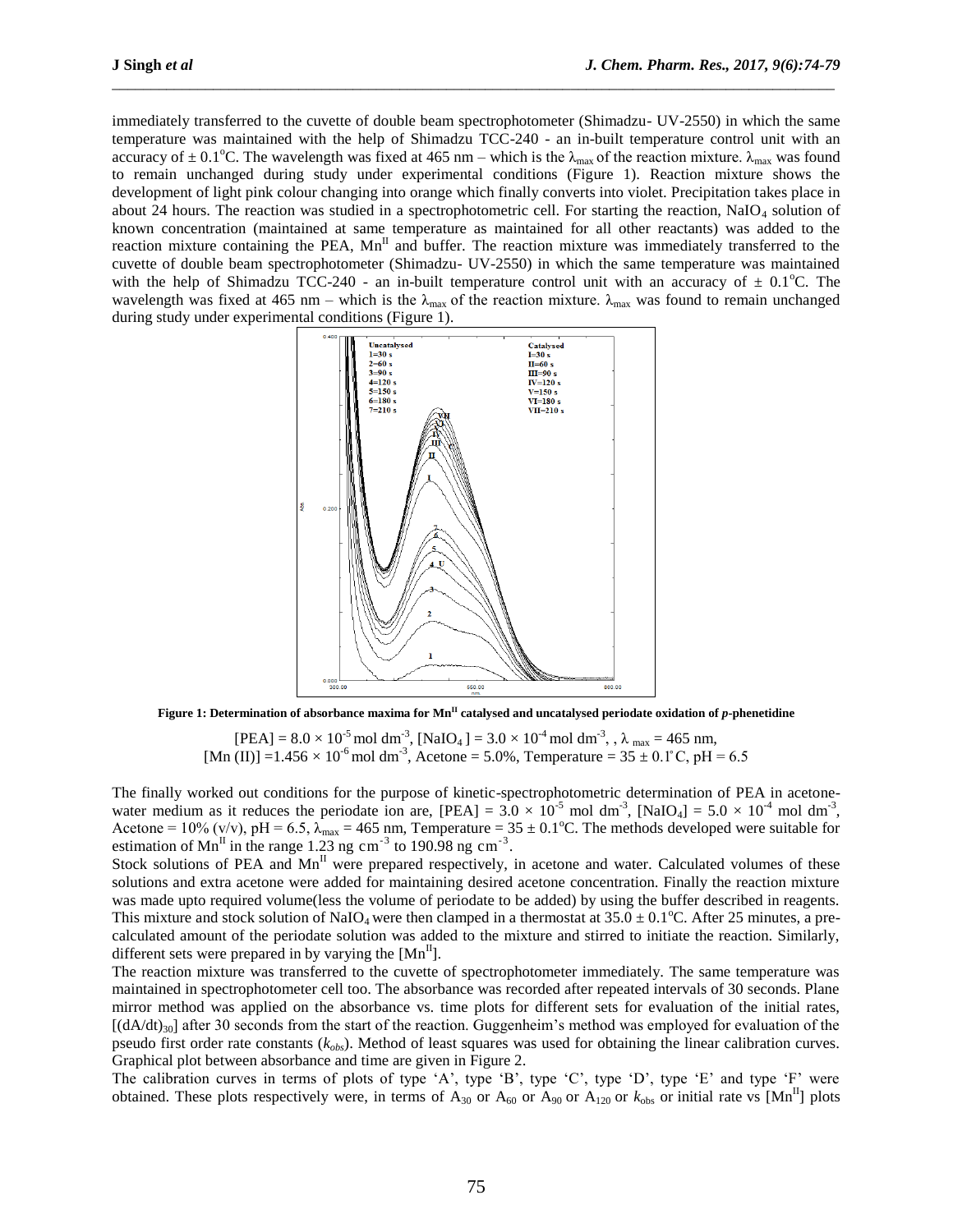respectively (Figures 3 and 4). Where  $A_{30}$  or  $A_{60}$  or  $A_{90}$  or  $A_{120}$  are respectively, the absorbance values after 30, 60, 90 and 120 sceonds from the start of reaction.

\_\_\_\_\_\_\_\_\_\_\_\_\_\_\_\_\_\_\_\_\_\_\_\_\_\_\_\_\_\_\_\_\_\_\_\_\_\_\_\_\_\_\_\_\_\_\_\_\_\_\_\_\_\_\_\_\_\_\_\_\_\_\_\_\_\_\_\_\_\_\_\_\_\_\_\_\_\_\_\_\_\_\_\_\_\_\_\_\_\_\_\_\_



**Figure 2: Absorbance vs. time plots**



**Figure 3: Calibration curves of type – A, B, C and D**

 $[PEA] = 3.0 \times 10^{-5}$  mol dm<sup>-3</sup>,  $[NaIO<sub>4</sub>] = 5.0 \times 10^{-4}$  mol dm<sup>-3</sup>, Acetone = 5.0% (v/v), Temperature =  $35 \pm 0.1^{\circ}$ C, pH =  $6.5$ ,  $\lambda_{\text{max}}$  = 465 nm.

### **Effect of Interferrances**

The method is not applicable in presence of most of the aromatic amines/ anilines as these might react with periodate and absorption maxima of the reaction mixture may get influenced. The ions like  $Na^+$ ,  $NO_2^-$ ,  $CO_4^{-2}$ ,  $NO_3^-$ ,  $K^+$ , and  $SO_4^{-2}$  were found not interfering with the procedure developed. A pretreatment is required for separating/ precipitating/ masking metals like, Fe, Hg, Mo, Ni, Pb, Sb, Se, U, Ag, As, Zn, Co, Cd, Cr, Cu and B as these are expected interferrants in this method. For this purpose,  $H_2S$  may be passed in presence of 0.3 M H<sup>+</sup> solution, followed by filtration and boiling off H<sub>2</sub>S, addition of a dilute alkaline solution of α-nitroso-β-naphthol and filtering the solution followed by its neutrallisation [33,34]. Fe may be removed by precipitation using basic formate method [28,35]. In absence of these given interferrances, the method proposed by us may successfully be used for the determination of  $[Mn^II]$  in nanograms.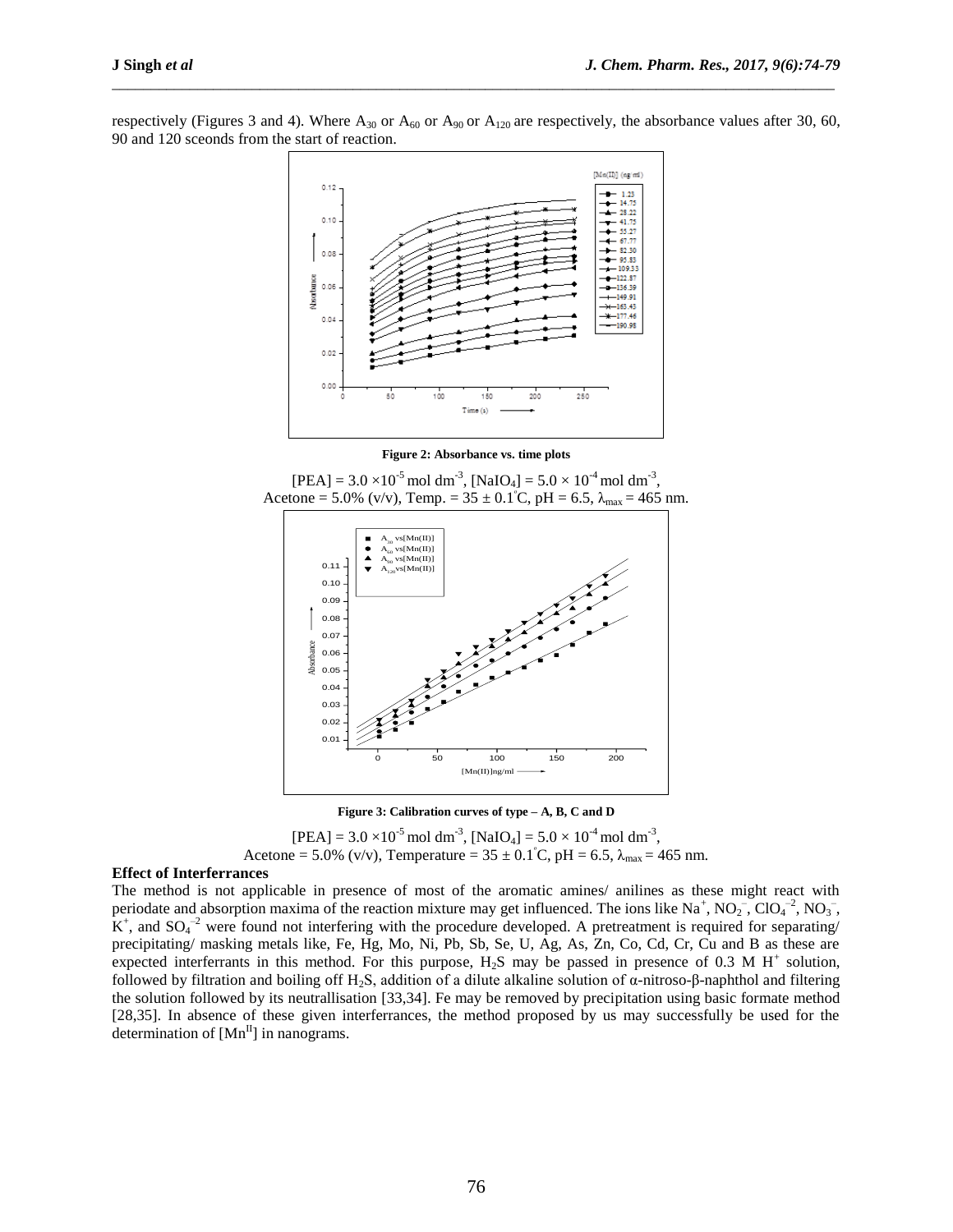

\_\_\_\_\_\_\_\_\_\_\_\_\_\_\_\_\_\_\_\_\_\_\_\_\_\_\_\_\_\_\_\_\_\_\_\_\_\_\_\_\_\_\_\_\_\_\_\_\_\_\_\_\_\_\_\_\_\_\_\_\_\_\_\_\_\_\_\_\_\_\_\_\_\_\_\_\_\_\_\_\_\_\_\_\_\_\_\_\_\_\_\_\_

### **Figure 4: Calibration curves of type-E and F**

 $[PEA] = 3.0 \times 10^{-5}$  mol dm<sup>-3</sup>,  $[NaIO<sub>4</sub>] = 5.0 \times 10^{-4}$  mol dm<sup>-3</sup>,

Acetone = 5.0% (v/v), Temperature =  $35 \pm 0.1^{\circ}$ C, pH = 6.5,  $\lambda_{\text{max}}$  = 465 nm.

The sample of  $Mn^{\text{II}}$  containing unknown amount of  $Mn^{\text{II}}$  may be treated as above and  $[Mn^{\text{II}}]$  may be determined in aqueous solutions/ water samples by noting the absorbance of reaction mixture at different times or evaluating initial rate in terms of  $(dA/dt)_{30}$  or  $k_{obs}$  and using different calibration curves.

### **RESULTS**

The reaction under consideration (under uncatalysed and catalysed conditions) is already reported [15,35-40] to show first order in PEA, periodate and Mn<sup>II</sup>. Optimum value of rate has been reported at pH = 6.5. Negative solvent effect or an increase in rate with increase in dielectric constant of medium is another characteristic feature of this reaction. The reaction is not influenced by free radical scavengers and the main product of the reaction is 4-ethoxy-1, 2-benzoquinone. For initial part of reaction, 1 mol of PEA consumes 2 moles of periodate as given by the equation:

 $Mn$ <sup>II</sup>  $C_2H_5OC_6H_4NH_2 + 2IO_4$  $\blacktriangleright$  C<sub>2</sub>H<sub>5</sub>OC<sub>6</sub>H<sub>3</sub>O<sub>2</sub> + 2HIO<sub>3</sub> +NH<sub>3</sub> (1) Following equations of straight line describe the speciality of various calibration curves:  $A_{30} = 1.28 \times 10^{-2} + 3.29 \times 10^{-4}$  [Mn<sup>II</sup>] (1)  $A_{60} = 1.71 \times 10^{-2} + 3.89 \times 10^{-4}$  [Mn<sup>II</sup>] (2)  $A_{90} = 2.15 \times 10^{-2} + 4.15 \times 10^{-4} [Mn^{II}]$  (3)  $A_{120} = 2.48 \times 10^{-2} + 4.29 \times 10^{-4}$  [Mn<sup>II</sup>] (4)  $(dA/dt)_{30} = 0.0097 \times 10^{-2} + 0.034 \times 10^{-3}$  [Mn<sup>II</sup>] (5)  $k_{\text{obs}} = 0.3100 \times 10^{-2} + 0.648 \times 10^{-4} \text{ [Mn}^{\text{II}}]$  (6)

In equation 5, the values of intercepts and slope are in absorbance units  $\sec^{-1}$  and absorbance unit  $\sec^{-1}$  ng<sup>-1</sup> cm<sup>-3</sup> respectively. These are in sec<sup>-1</sup> and sec<sup>-1</sup> ng<sup>-1</sup> mL respectively for equation 6. The [Mn<sup>II</sup>] are in ng cm<sup>-3</sup>.

|  | [PEA] = $3.0 \times 10^{-5}$ mol dm <sup>-3</sup> , [NaIO <sub>4</sub> ] = $5.0 \times 10^{-4}$ mol dm <sup>-3</sup> , Acetone = $5.0\%$ (v/v), |  |  |  |
|--|-------------------------------------------------------------------------------------------------------------------------------------------------|--|--|--|
|--|-------------------------------------------------------------------------------------------------------------------------------------------------|--|--|--|

| Temperature = $35 \pm 0.1^{\circ}$ C, pH = 6.5, $\lambda_{\text{max}}$ = 465 nm.]                   |             |               |            |             |             |             |  |  |  |
|-----------------------------------------------------------------------------------------------------|-------------|---------------|------------|-------------|-------------|-------------|--|--|--|
| <b>Parameter</b>                                                                                    | A plot      | <b>B</b> Plot | C plot     | D plot      | E plot      | F plot      |  |  |  |
| Linear range of $[Mn^{II}]$ (ng cm <sup>-3</sup> )                                                  | 1.23-190.98 | 1.23-190.98   | 123-190.98 | 1.23-190.98 | 1.23-190.98 | 1.23-190.98 |  |  |  |
| Molar absorptivity $\times 10^{-3}$ (dm <sup>3</sup> .mol <sup>-1</sup> . cm <sup>-1</sup> )        | 55.6        | 65.74         | 70.14      | 72.34       | $- - -$     | $- - -$     |  |  |  |
| Sandells sensitivity ( $ng.cm^{-2}$ )                                                               | 3.04        | 2.57          | 2.41       | 2.34        | $- - -$     | $- - -$     |  |  |  |
| Slope $\times 10^4$ absorbance units.ng <sup>-1</sup> cm <sup>3</sup> (from regression<br>equation) | 3.29        | 3.89          | 4.15       | 4.29        | 0.648       | 0.034       |  |  |  |
| Intercept $\times 10^2$ (absorbance units) (from regression equation)                               | 1.28        | 1.71          | 2.15       | 2.48        | 0.31        | 0.0097      |  |  |  |
| Correlation coefficient $(r)$                                                                       | 0.9959      | 0.9956        | 0.9944     | 0.9934      | 0.9977      | 0.9988      |  |  |  |
| Coefficient of determination $(r^2)$                                                                | 0.9916      | 0.9912        | 0.9888     | 0.9868      | 0.9954      | 0.9976      |  |  |  |
| $t(at 0.01$ significance level)                                                                     | 8.5129      | 8.8385        | 9.328      | 9.7166      | 9.072       | 7.87        |  |  |  |
| Relative standard Deviation (%) (for six determinations)                                            | 0.4201      | 0.5215        | 0.455      | 0.3247      | 0.6704      | 0.3216      |  |  |  |
| Recovery $(\% )$                                                                                    | 99.97       | 99.77         | 99.42      | 97.32       | 98.49       | 99.39       |  |  |  |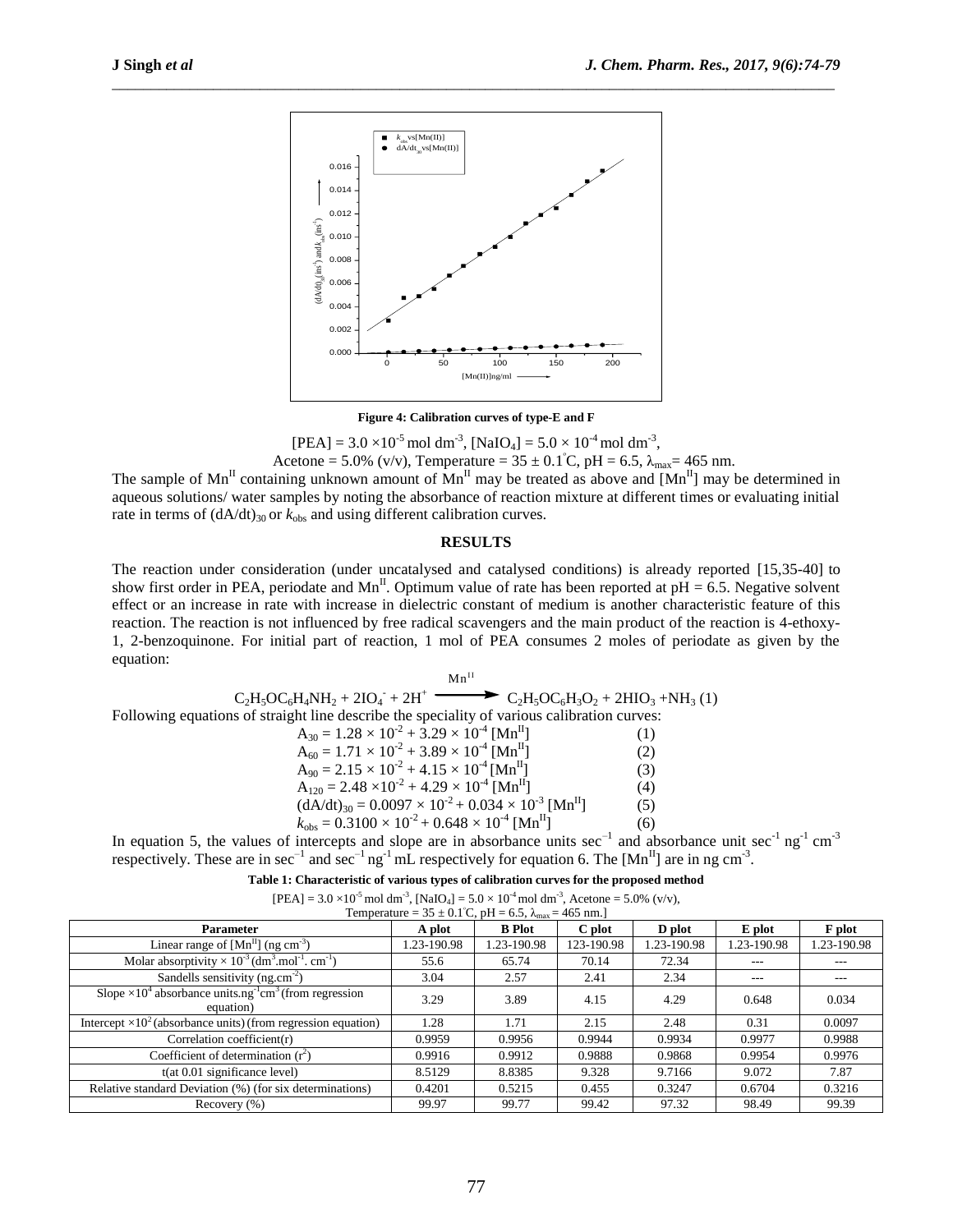| <b>Plots</b> | Added (ng/ml) | Detected (ng/ml) | Recovery $(\% )$ |
|--------------|---------------|------------------|------------------|
| А            | 67.77         | 67.75            | 99.97            |
| в            | 67.77         | 67.57            | 99.71            |
| C            | 67.77         | 67.38            | 99.42            |
| D            | 67.77         | 67.95            | 99.32            |
| E(Rate)      | 67.77         | 67.56            | 99.69            |
| $F(k_{obs})$ | 67.77         | 66.75            | 98.49            |

**Table 2: Values shown are calculated from calibration curves and are mean of n=6 in each case**

\_\_\_\_\_\_\_\_\_\_\_\_\_\_\_\_\_\_\_\_\_\_\_\_\_\_\_\_\_\_\_\_\_\_\_\_\_\_\_\_\_\_\_\_\_\_\_\_\_\_\_\_\_\_\_\_\_\_\_\_\_\_\_\_\_\_\_\_\_\_\_\_\_\_\_\_\_\_\_\_\_\_\_\_\_\_\_\_\_\_\_\_\_

### **DISCUSSION AND CONCLUSION**

A perusal of the data in Table 1, shows a reasonable sensitivity, good correlation and excellent percentage recovery in the range of  $[Mn^II] = 1.23$ -190.98 ng cm<sup>-3</sup>. Molar absorptivity is in the range 55600 to 72340 dm<sup>3</sup> mol<sup>-1</sup> cm<sup>-1</sup> which indicates good sensitivity. A change in absorbance by 0.001 units is caused by change in concentration of PEA by 2.34-3.04 ng cm<sup>-3</sup> as indicated by the Sandell's sensitivity. The correlation coefficient indicates the high precision involved in the determination. 98.68% to 99.76% change in the value of absorbance or  $(dA/dt)$  or  $k_{obs}$  is caused by PEA and the rest 0.24% to 1.32% is the effect of unknown factors as suggested by the value of coefficient of determination. The value of 't' at  $0.01$  significance level are in the range 7.8700 to 9.7166 i.e. much higher than the tabulated critical value at 1% significance level indicating thereby less than 1% chances of error in drawing conclusions. The standard deviation is within reasonable limits for a simple method. Percentage recovery in the range 97.32% to 99.77% is quite good. The proposed methods were tested for many water samples containing known amounts of  $Mn^{\text{II}}$  in the range of the detection limits reported above. The results were found to be reproducible with reasonable standard deviation and low range of errors as calculated from six determinations (Tables1 and 2). Various characteristics of the calibration curves indicate reasonable sensitivity, molar absorptivity, percentage recovery, and correlation in the range of  $[Mn^II]$  (1.23 ng cm<sup>-3</sup> to 190.98 ng cm<sup>-3</sup>). It is clear that method is very well suited to estimation of  $Mn<sup>H</sup>$  in trace amounts. The detection limit in terms of sandell's sensitivity is 2.34-3.04 ng cm<sup>-2</sup>, which is reasonably good. A comparison of these methods for estimation of Mn<sup>II</sup> with the other reported methods based on other reactions and using high cost equipments coupled with lengthy pretreatment of samples is given in the Table 3 which includes the characteristics of other reported methods [16-19,24-26,28- 29,31,36,39]. Although lower detection limits are available for some of the reported methods involving/ not involving periodate oxidations, not-readily available facilities like flow injection method etc and the requirement of cumbersome pre-treatments makes these methods more complicated. However, the pre-treatment like complexation etc makes this method more complicated than the method being proposed by us. In general, the proposed method is fairly suitable for estimation of  $Mn<sup>H</sup>$  in nanograms.

| Parameter                                                           | I[36]                    | II $[25]$                | III [28]                 | IV [29]                  | V[31]           | VI [24]                  | VII [16]                              | <b>VIII</b> [17]         | IX [18]                  | X [19]               | XI [26]            | XII*                     |
|---------------------------------------------------------------------|--------------------------|--------------------------|--------------------------|--------------------------|-----------------|--------------------------|---------------------------------------|--------------------------|--------------------------|----------------------|--------------------|--------------------------|
| Beer's law limits<br>$($ ng cm <sup>-3</sup> $)$                    | 1000-<br>25000           | $\sim$                   | $740-$<br>10320          | $0.05 -$<br>5.0          | $0.08 -$<br>4.0 | $1 - 120$                | 0.00-3520                             | $5 - 50$                 | $5 - 50$                 | $32 - 200$           | 0.54-345.22        | 1.23-190.98              |
| Molar absorptivity<br>$x10^{-3}$<br>$(L \mod 1 \text{ cm}^{-1})$    | $\sim$ $-$               | $\overline{\phantom{a}}$ | 4.972                    | $\sim$ $\sim$            |                 | 99-165                   | 5.84-7.24                             | 54.945                   | 197.8                    | $79.2 - 180$         | 94.15-148.24       | 55.60-72.34              |
| Sandell's<br>sensitivity<br>$(ng cm-2)$                             | 50                       | 1x10 <sup>4</sup>        | 11                       | 0.015                    | 0.025           | $0.333 - 0.556$          | $7.3 - 9.2$                           |                          | 0.278                    | $0.306 - 0.694$      | $0.82 - 1.3$       | 2.34-3.04                |
| Correlation<br>coefficient (r)                                      |                          | $\overline{\phantom{a}}$ | $- -$                    | $\sim$ $\sim$            | 0.998           | 0.998-1                  | $0.998 -$<br>0.999                    | 0.9333-<br>1.003         | 0.999-<br>1.002          | $0.9951 -$<br>0.9987 | 0.9981-0.9998      | 0.9934-<br>0.9988        |
| Coefficient of<br>determination<br>$(r^2)$                          | --                       | -                        | $-$                      | $\sim$ $\sim$            | 0.996           | 0.9996-<br>1.000         | $0.996 -$<br>0.9984                   | 0.870-1.006              | 0.998-<br>1.004          | $0.9902 -$<br>0.9974 | 0.9962-0.9996      | 0.9868-<br>0.9976        |
| $'t'$ (at 0.01<br>significance level)                               | $\overline{\phantom{m}}$ | $\overline{\phantom{a}}$ | $\qquad \qquad -$        | $\sim$ $\sim$            |                 | $\cdots$                 | $\overline{\phantom{a}}$              | $\overline{\phantom{m}}$ | $\sim$ $\sim$            | 6.793-8.02           | 7.6033-<br>14.4226 | 7.8700-<br>9.7166        |
| Relative standard<br>deviation<br>$(\%)(From 6)$<br>determinations) | $\sim$ $-$               | $\sim$                   | $0.73 - 1.4$             | $\sim$ $\sim$            | 2.7             | $0.353 - 0.885$          | $0.27 - 0.5$                          | 1.509                    | 1.093                    | $\sim$ $-$           | 0.1417-0.4048      | 0.322-0.670              |
| % error                                                             | $\overline{\phantom{m}}$ | $\sim$                   | $\overline{\phantom{a}}$ | $\overline{\phantom{a}}$ | $1.7 - 3.3$     | $0.37 - 0.929$           | 0.37-0.524                            | $\overline{\phantom{a}}$ | $\overline{\phantom{a}}$ | $- -$                | $\sim$ $-$         | $\overline{\phantom{m}}$ |
| Standard deviation<br>$(%)$ (From six<br>determinations)            |                          | $\overline{\phantom{a}}$ | --                       | $\sim$ $\sim$            | --              | --                       | $\overline{\phantom{m}}$              | --                       | $\sim$ $\sim$            | $0.506 - 1.655$      | $\sim$ $-$         | $\overline{\phantom{m}}$ |
| % Recovery                                                          | $\sim$ $-$               | $\overline{\phantom{m}}$ | $- -$                    | $\sim$ $\sim$            | $\cdots$        | $\overline{\phantom{a}}$ | $\hspace{0.05cm}$ – $\hspace{0.05cm}$ | $\overline{\phantom{m}}$ | $\sim$ $\sim$            | $99.1 - 100.0$       | 98.72-99.91        | 97.32-99.97              |

|  | Table 3: Comparison with other reported methods |  |  |
|--|-------------------------------------------------|--|--|
|  |                                                 |  |  |

*I, II, III --- XI are the numbers assigned to other reported methods \* Present method (For different type of calibration curves developed) Note: Detection limits are also available for a few reported methods as 0.014 ng/ml33, 0.05 ng /ml 34, 0.01 ng /ml (by using flow injection method)*[39].